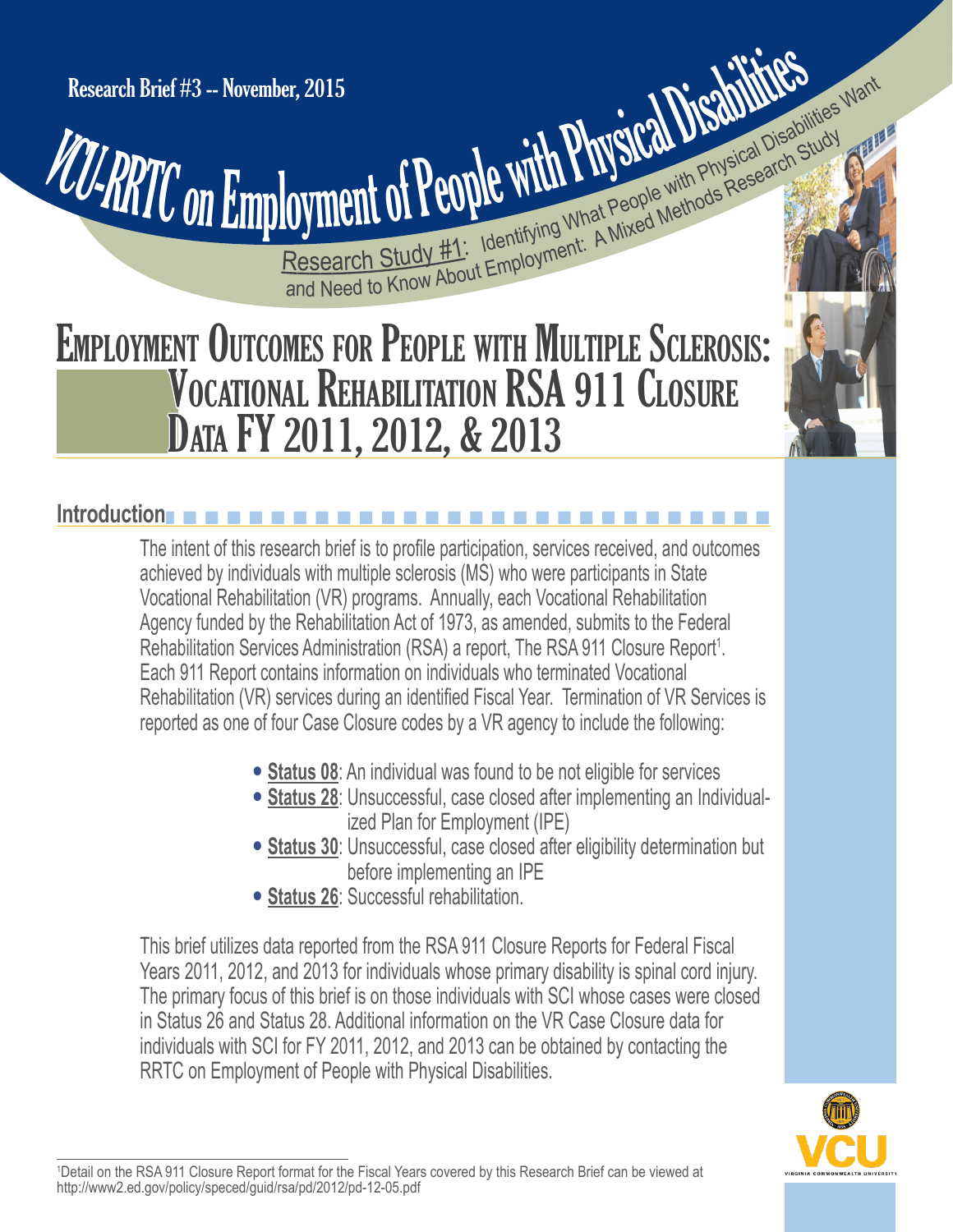# **Demographic Information on VR Participants with MS for FY 2011, 2012, and 201 n n n n n n n n n n**

From 2011 to 2013, a total of 1,758,487 individuals with disabilities had their cases officially closed by VR agencies. Of this number, 6,865 were participants with MS: 2,381 in 2011, 2,201 in 2012, and 2,283 in 2013. The demographic characteristics of these individuals at time of application for VR services are presented in Table 1. The number of cases VR closed for males versus females remained fairly consistent across the three years. More cases were closed for females than males with approximately two thirds of the cases closed were female during each of the three years. The age range of the individuals were 25 to 64 at the time of application with a mean age of 44 for FY 2011, 2012, and 2013. The majority of the individuals whose cases were closed during this time period were white/Caucasian with 78.7% in FY 2011, 76.2% in FY 2012, and 74.6% in FY 2013. This was followed by individuals who were African American: 20.0% in FY 2011, 22.6% in FY 2012, and 24.8% in FY 2013. Very few cases were closed for individuals reported as Native American, Asian, or Pacific Islander during this time period. Approximately five percent of the sample for each of the three years was identified as Hispanic or Latino.

| ш          |                                            |
|------------|--------------------------------------------|
|            |                                            |
| <b>IBL</b> |                                            |
|            |                                            |
|            |                                            |
|            | Demographic Information on VR Participants |
|            |                                            |
|            | with MS                                    |
|            |                                            |

| Demographic Data<br><b>Categories</b>            | FY<br>2011 | FY<br>2012 | FY<br>2013 |
|--------------------------------------------------|------------|------------|------------|
| Number of Applicants<br>Closed in FY             | $n=2,381$  | n=2,201    | n=2,283    |
| Male                                             | 34.8%      | 31.3%      | 34.8%      |
| Female                                           | 65.2%      | 68.7%      | 65.2%      |
| White/Caucasian                                  | 78.7%      | 76.2%      | 74.6%      |
| African American                                 | 20.0%      | 22.6%      | 24.8%      |
| Native American                                  | 1.5%       | 1.6%       | 1.6%       |
| Asian                                            | 0.7%       | 0.5%       | 0.8%       |
| Pacific Islander                                 | 0.2%       | 0.3%       | 0.4%       |
| Hispanic or Latino                               | 4.7%       | 5.0%       | 4.9%       |
| Percent with Secondary<br><b>Disabilities</b>    | 41.0%      | 43.0%      | 44.3%      |
| Mean Age at Application                          | 44.2%      | 44.3%      | 44.2%      |
| <b>Standard Deviation: Age</b><br>at Application | 9.3%       | 9.4%       | 9.6%       |

# **Status of Participants at Point of Closure by VRn n n**

Table 2 presents information on participants with MS whose cases were closed in all closure categories during the time period reported in this brief. A small percentage of the individuals with MS who applied for services exited as an applicant, exited during or after a trial work experience, or exited from an order of selection waiting list. Slightly more than one in every four VR applicants terminated after being found eligible for<br>services but before an IPE was signed. VR case<br>closures for individuals who had been found<br>tion waiting list

| $\tilde{\phantom{0}}$<br><b>TABLE</b> | <b>Summary of Exit Categories of VR Case Closures</b>          |                   |                   |            |  |
|---------------------------------------|----------------------------------------------------------------|-------------------|-------------------|------------|--|
|                                       | <b>Reasons for Case</b><br><b>Closure</b>                      | <b>FY</b><br>2011 | <b>FY</b><br>2012 | FY<br>2013 |  |
|                                       | Number of individuals closed<br>by VR (All Closure Categories) | n=2,381           | n=2,201           | $n=2,283$  |  |
|                                       | Exited as an applicant                                         | 7.0%              | 6.5%              | 5.8%       |  |
|                                       | Exited during or after a trial<br>work experience              | 1.0%              | 1.8%              | 1.7%       |  |
|                                       | Exited from an order of selec-<br>tion waiting liet            | 0.5%              | 0.9%              | 0.9%       |  |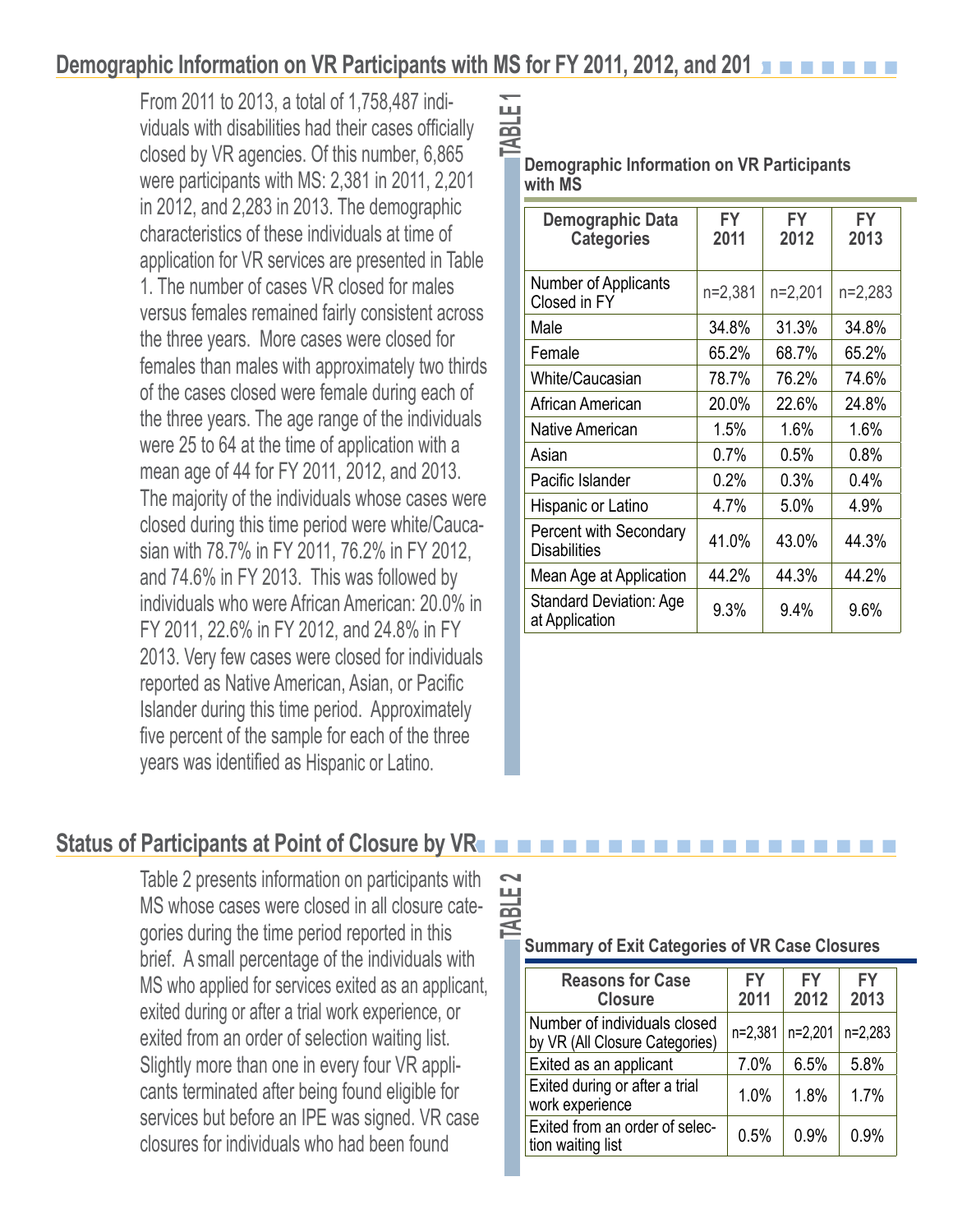eligible for services but did not sign an IPE were 28.9% in FY 2011, 29.8% in FY 2012, and 29.6% in FY 2013. The percentage for individuals who had a signed IPE but exited before receiving services was very small.

Approximately 60% of the participants with MS whose cases were closed in FY 2011, 2012, and 2013 were closed after a signed IPE was implemented. This includes individuals who exited without an employment outcome, Status 28; and those who exited with an employment outcome, Status 26. In FY 2011, 683 (28.7%) of the 2,381 total VR Case Closures were for individuals whose cases were closed in Status 26. The number of individuals whose cases were closed without an employment outcome, Status 28, during FY 2011 was 736 or 30.9% of the total case closures. The figures for Status 26 in FY 2012 were 654 (29.7%) of the 2,201 case closures; and in FY 2013, 669 (29.3%) of the 2,283 case closures were closed in Status 26. Those individuals closed in Status 28 for FY 2012 were 635 (28.8%); and for FY 2013, 703 (30.8%) participants were closed in Status 28.

RSA calculates a "Rehabilitation Rate" to measure outcome performance for VR Agencies. The Rehabilitation Rate is calculated by dividing the total number of Status 26 Closures (individuals closed with an employment outcome) by the sum total of the Status 26 and Status 28 closures (individuals closed without an employment outcome after signing an IPE). Table 3 presents the information on the Rehabilitation Rate for individuals with MS for the study time period. The Rehabilitation Rate for individuals with a primary disability of multiple sclerosis was 48.2% in FY 2011; 50.8% in FY 2012, and 48.8% in FY 2013. Table 3 also presents information on the overall success rate of the Vocational Rehabilitation Program in achieving employment

| <b>Reasons for Case</b><br><b>Closure</b>                                                                | <b>FY</b><br>2011 | FY<br>2012 | FY<br>2013 |
|----------------------------------------------------------------------------------------------------------|-------------------|------------|------------|
| Exited without an employment<br>outcome, after eligibility, but<br>before an IPE was signed              | 28.9%             | 29.8%      | 29.6%      |
| Exited without an employment<br>outcome, after a signed IPE but<br>before receiving services             | 2.4%              | 2.0%       | 2.1%       |
| Exited without an employ-<br>ment outcome, after signing<br>an IPE and receiving services<br>(Status 28) | 30.9%             | 28.8%      | 30.8%      |
| Successfully exited with an<br>employment outcome (Status<br>26)                                         | 28.6%             | 29.7%      | 29.5%      |

#### **Status at Case Closure for Participants Who Had an IPE Implemented**

**TABLE 3** 

| <b>Status at Cast Closure for</b><br><b>Individuals with MS</b>                                           | FY<br>2011 | FY<br>2012 | FY<br>2013 |
|-----------------------------------------------------------------------------------------------------------|------------|------------|------------|
| Exited without an employment<br>outcome, after signing an IPE<br>and receiving services (Status<br>28)    | $n = 736$  | $n = 634$  | $n = 703$  |
| Successfully Exited with<br>an Employment Outcome<br>(Status 26)                                          | n=683      | n=654      | $n = 669$  |
| <b>Rehabilitation Rate (Status</b><br>26 divided by the sum of<br>Status 26+28)                           | 48.2%      | 50.8%      | 48.8%      |
| Success Rate of All Closed<br>Applicants (% of all applicants<br>closed who were closed in<br>employment) | 28.7%      | 29.7%      | 29.3%      |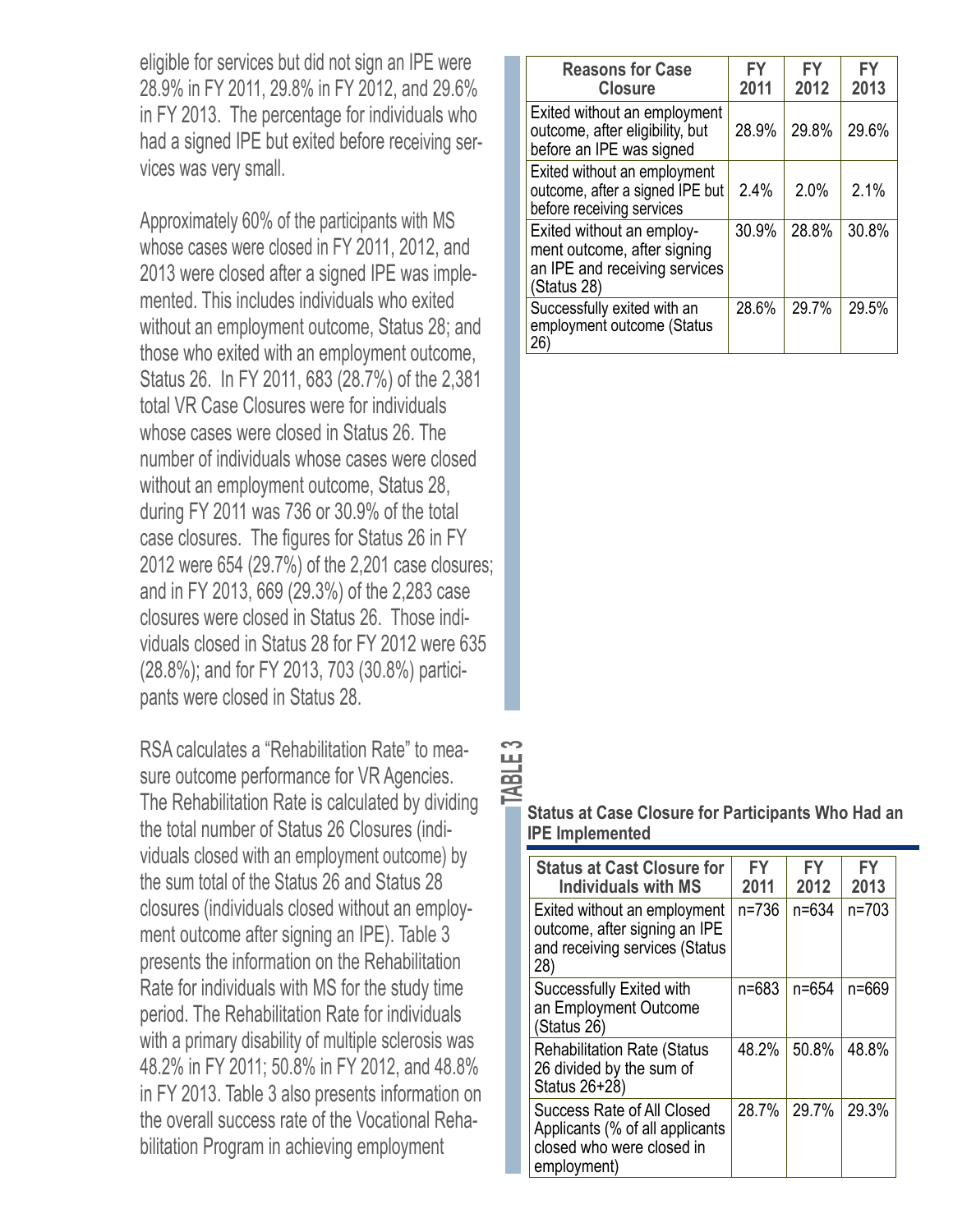outcomes with individuals with multiple sclerosis who apply for services. For all three years, approximately three out of ten individuals with a primary disability of MS who applied for VR services exited the VR system with an employment outcome consistent with their IPE. Conversely, approximately seven out of ten individuals with MS who applied for VR services exited the VR system without an employment outcome.

## **Demographic Information for VR Participants with MS Closed in Employment (Status 26)**

 FY 2011, 2012, and 2013 are presented in Table 4. The demographic characteristics of individuals with MS whose cases were closed in Status 26 during The total number of cases closed in Status 26 for FY 2011 was 683; 654 in FY 2012; and 669 in FY 2013. The percentage who successfully achieved an employment outcome was higher for females than males during all three years. In FY 2011, 66.9% were female versus 33.1% male; 69.4% in FY 2012 were female versus 30.4% male; and 63.8% were female versus 36.2% male in FY 2013. This is consistent with the information presented in Table 1, since approximately two thirds the total number of cases closed during this time period were women. In addition, the majority of the individuals whose cases were closed in Status 26 during this time period were white/Caucasian. For 2011, 84.5% were white Caucasian; 81.3% in FY 2012; and 79.5% in 2013. Consequently, the percentages were low for Status 26 closures in all other groups to include African American, Native American, Asian, Pacific Islander, and Hispanic or Latino. This is consistent with the fact that the majority of individuals for all case closure codes during this time period were white/Caucasian. As seen in Table 1, 78.7% were white/Caucasian in FY 2011, 76.2% in FY 2012, and 74.6% in FY 2013.

## **Demographic Data Categories**

| Demographic<br><b>Data</b> | <b>FY 2011</b><br>$(n=683)$ | FY 2012<br>$(n=654)$ | FY 2013<br>$(n=669)$ |
|----------------------------|-----------------------------|----------------------|----------------------|
| Male                       | 33.1%                       | 30.6%                | 36.2%                |
| Female                     | 66.9%                       | 69.4%                | 63.8%                |
| White/Caucasian            | 84.5%                       | 81.3%                | 79.5%                |
| African American           | 14.3%                       | 17.8%                | 19.9%                |
| <b>Native American</b>     | 0.9%                        | 1.5%                 | 1.3%                 |
| Asian                      | 0.9%                        | 0.5%                 | 1.0%                 |
| Pacific Islander           | 0.4%                        | 0.2%                 | 0.1%                 |
| Hispanic or<br>Latino      | 2.9%                        | 2.9%                 | 4.5%                 |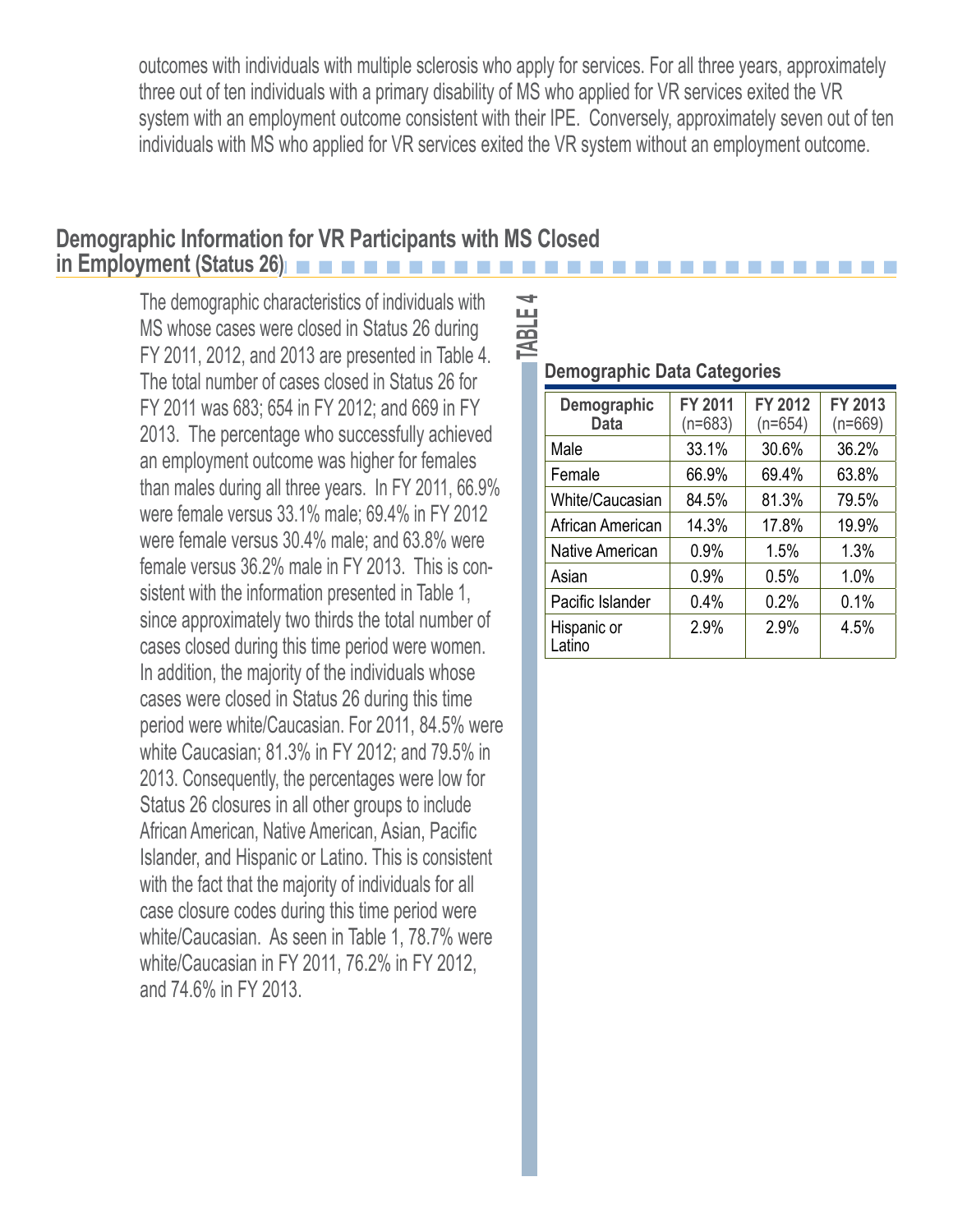# **Services for Participants Closed in Status 26 or 2**

 closed in Status 26 during FY 2011, 2012, or 2013. Table 5 presents the primary services received through VR for participants whose cases were Table 6 presents the services received by participants closed unsuccessfully in Status 28 for this same time period. Assessment, VR counseling and guidance, diagnosis and treatment, rehabilitation technology, and job placement assistance were the five most frequently received services for individuals whose cases were closed successfully in Status 26. Assessment, VR counseling and guidance, diagnosis and treatment, transportation and job placement assistance were the five most frequent services received for individuals whose cases were closed unsuccessfully after initiating an IPE during the same time period.

A larger percentage of individuals whose cases were closed in Status 26 received rehabilitation technology services than those whose cases were closed unsuccessfully. The rehabilitation technology service category includes rehabilitation engineering, assistive technology devices, and assistive technology services. In FY 2011, 36.3% of the individuals closed in Status 26 in employment received this service as compared to 16.6% whose cases were closed in Status 28. This finding remained consistent across the time period with 36.6% of successful cases receiving rehabilitation technology services in 2012 versus 14.8% who were unsuccessful. In 2013, 35.0% of those cases closed successfully received rehabilitation technology services as compared to 16.1% whose cases were closed unsuccessfully. In other words, over one third of all successful case closures received rehabilitation technology services during FY 2011, 2012, and 2013.

Only small differences were noted in the percentages of individuals receiving most of the services

#### **Services Received by Participants Closed Successully in Status 26**

| <b>VR Services</b><br><b>Received</b>         | FY 2011<br>$(n=683)$ | FY 2012<br>$(n=654)$ | FY 2013<br>$(n=669)$ |
|-----------------------------------------------|----------------------|----------------------|----------------------|
| Assessment                                    | 70.1%                | 67.4%                | 65.9%                |
| VR Counseling and<br>Guidance                 | 67.6%                | 68.9%                | 65.9%                |
| Diagnosis and Treatment                       | 36.7%                | 39.1%                | 33.2%                |
| <b>Rehabilitation Technology</b>              | 36.3%                | 36.6%                | 35.0%                |
| <b>Job Placement Asistance</b>                | 35.6%                | 37.5%                | 38.6%                |
| <b>Other Services</b>                         | 32.5%                | 32.3%                | 28.9%                |
| Transportation                                | 24.9%                | 27.1%                | 26.2%                |
| <b>Job Search Assistance</b>                  | 22.7%                | 24.5%                | 25.0%                |
| Information and Referral                      | 22.7%                | 22.1%                | 22.1%                |
| On-the-Job Supports                           | 13.0%                | 17.9%                | 15.7%                |
| Maintenance                                   | 12.4%                | 14.1%                | 10.9%                |
| Misc. Training                                | 12.0%                | 13.3%                | 11.2%                |
| College or University<br>Training             | 10.0%                | 10.9%                | 9.7%                 |
| Occupational/Vocational<br>Training           | 10.0%                | 9.3%                 | 8.8%                 |
| Job Readiness Training                        | 7.6%                 | 10.4%                | 4.9%                 |
| <b>Technical Assistance</b>                   | 6.1%                 | 4.6%                 | 4.9%                 |
| Disability Related Aug-<br>mentative Training | 4.2%                 | 5.1%                 | 5.4%                 |
| On-the-Job Training                           | 4.1%                 | 2.8%                 | 4.2%                 |
| Supported Employment                          | 1.8%                 | 2.5%                 | 1.8%                 |
| <b>Personal Attendant</b>                     | 1.0%                 | 1.1%                 | 0.1%                 |

**TABLE 6** 

#### **Services Received by Participants Closed Unsuccessully in Status 28**

| <b>VR Services</b><br><b>Received</b> | FY 2011<br>$(n=736)$ | FY 2012<br>$(n=634)$ | FY 2013<br>$(n=703)$ |
|---------------------------------------|----------------------|----------------------|----------------------|
| Assessment                            | 63.1%                | 64.1%                | 61.0%                |
| VR Counseling and<br>Guidance         | 64.1%                | 66.4%                | 62.3%                |
| Diagnosis and Treatment               | 36.5%                | 34.4%                | 34.7%                |
| Transportation                        | 27.3%                | 29.1%                | 31.2%                |
| Job Placement As-<br>sistance         | 27.6%                | 33.6%                | 29.3%                |
| <b>Other Services</b>                 | 26.7%                | 25.1%                | 24.8%                |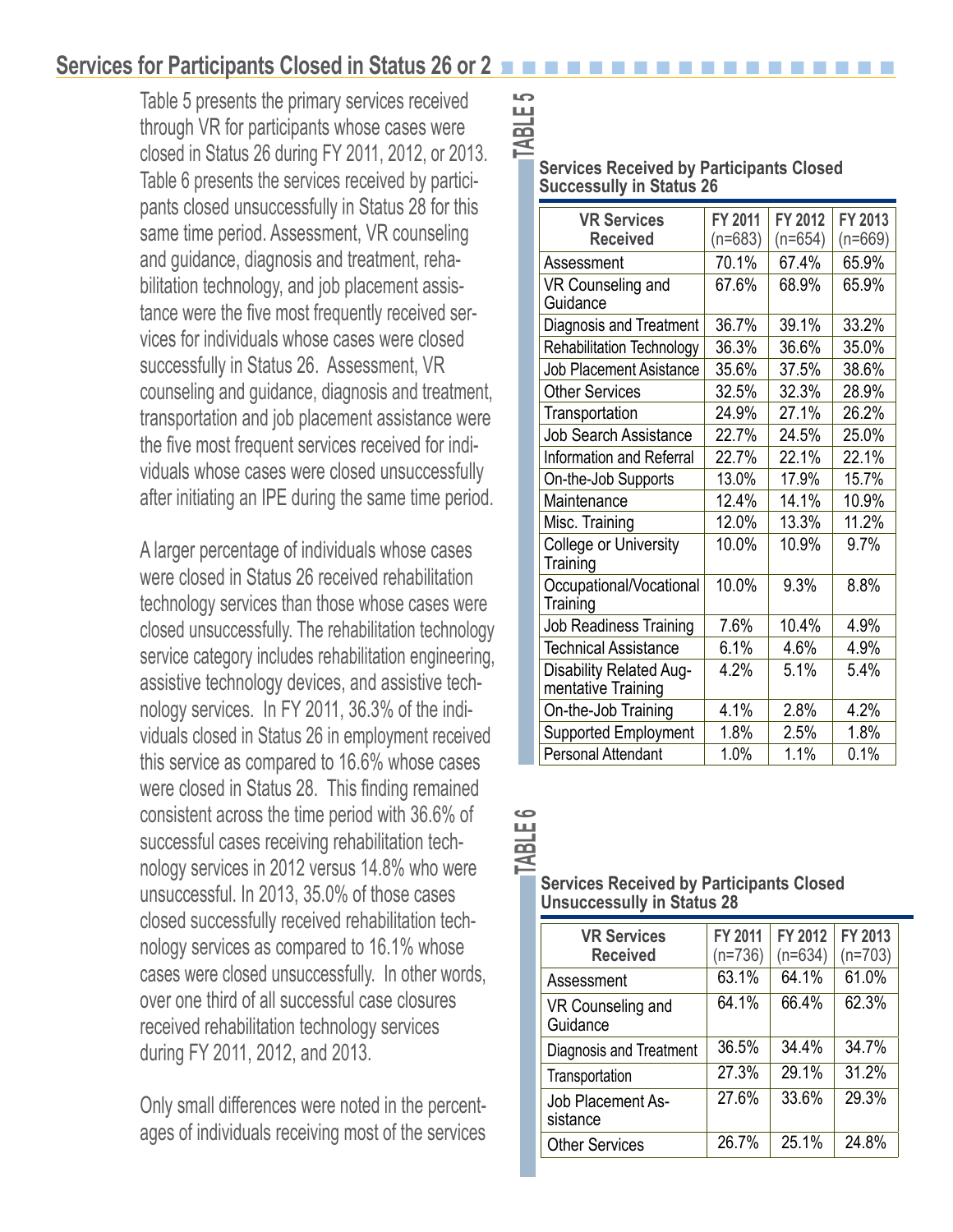received by individuals with MS closed in either Status 26 or Status 28. The percentage of individuals who were closed successfully in employment and those closed unsuccessfully received VR counseling and guidance services was very similar as were the percentages of those who received diagnosis and treatment services. However, this data does not provide information on the severity of the individuals' disabilities or need for the specific services in either of these two case closure categories.

| <b>VR Services</b>                            | FY 2011   | FY 2012   | FY 2013   |
|-----------------------------------------------|-----------|-----------|-----------|
| <b>Received</b>                               | $(n=736)$ | $(n=634)$ | $(n=703)$ |
| <b>Job Search Assistance</b>                  | 18.9%     | 24.2%     | 25.3%     |
| Information and Referral                      | 18.8%     | 19.0%     | 20.1%     |
| College or University<br>Training             | 17.8%     | 18.6%     | 17.4%     |
| <b>Rehabilitation Technology</b>              | 16.6%     | 14.8%     | 16.1%     |
| Misc. Training                                | 11.3%     | 10.0%     | 9.5%      |
| Maintenance                                   | 10.9%     | 8.8%      | 10.5%     |
| <b>Job Readiness Training</b>                 | 9.7%      | 7.9%      | 9.2%      |
| Occupational/Voca-<br>tional Training         | 9.3%      | 9.6%      | 9.4%      |
| On-the-Job Supports                           | 5.6%      | 7.7%      | 6.5%      |
| <b>Supported Employment</b>                   | 3.9%      | 4.7%      | 4.0%      |
| <b>Technical Assistance</b>                   | 1.8%      | 2.1%      | 2.0%      |
| On-the-Job Training                           | 2.0%      | 0.5%      | 1.3%      |
| Disability Related Aug-<br>mentative Training | 2.0%      | $0.9\%$   | 1.0%      |
| Personal Attendant                            | 1.3%      | 1.0%      | 1.3%      |

## **Employment Outcomes for Individuals Closed in Status 26**

Table 7 presents information on hours worked per week and weekly earnings for individuals with MS who terminated VR services in employment. The average number of hours worked per week by individuals with MS was consistent across the three year time period: 26.7 hours during FY 2011, 26.4 hours in 2012, and 26.4 hours in 2013. Weekly earnings also showed minimal difference averaging \$440.49 in FY 2011, \$441.14 in FY 2012, and \$434.32 in FY 2013. Table 8 shows the percentage of participants closed with an employment outcome who worked full time (35 or more hours per week) versus part time with part time employment defined as less than 35 hours per week. A larger percentage of the individuals closed in Status 26 during this time period worked part time. In 2011, 57.8% worked part time as opposed to 42.2% that worked full time. In FI 2012, 61.4% work part time versus 39% that worked full time. Finally in FY 2013, 60.4% worked part time versus 39.6% that worked full time.

**Earnings and Average Number of Hours Worked by Individuals Closed Successfully in Status 26** 

|      | <b>Employment</b><br><b>Outcomes</b> | FY<br>2011<br>$(n=683)$ | FY<br>2012<br>$(n=654)$ | FY 2013<br>$(n=669)$ |
|------|--------------------------------------|-------------------------|-------------------------|----------------------|
| Week | Hours Worked per                     | 26.7                    | 26.4                    | 26.4                 |
|      | <b>Weekly Earnings</b>               | \$440.49                | \$441.14                | \$434.32             |

**TABLE 8 TABLE 7**  TABLE 8

 $\infty$ 

**Full versus Part-time Employment Outcomes for Individuals Closed Successfully in Status 26** 

| <b>Hours Worked at</b><br><b>Closure</b> | <b>FY</b><br>2011<br>$(n=683)$ | <b>FY</b><br>2012<br>$(n=654)$ | FY 2013<br>$(n=669)$ |
|------------------------------------------|--------------------------------|--------------------------------|----------------------|
| < 35 hours per week                      | 57.8%                          | 61.4%                          | 60.4%                |
| 35+ hours per week                       | 42.2%                          | 39.0%                          | 39.6%                |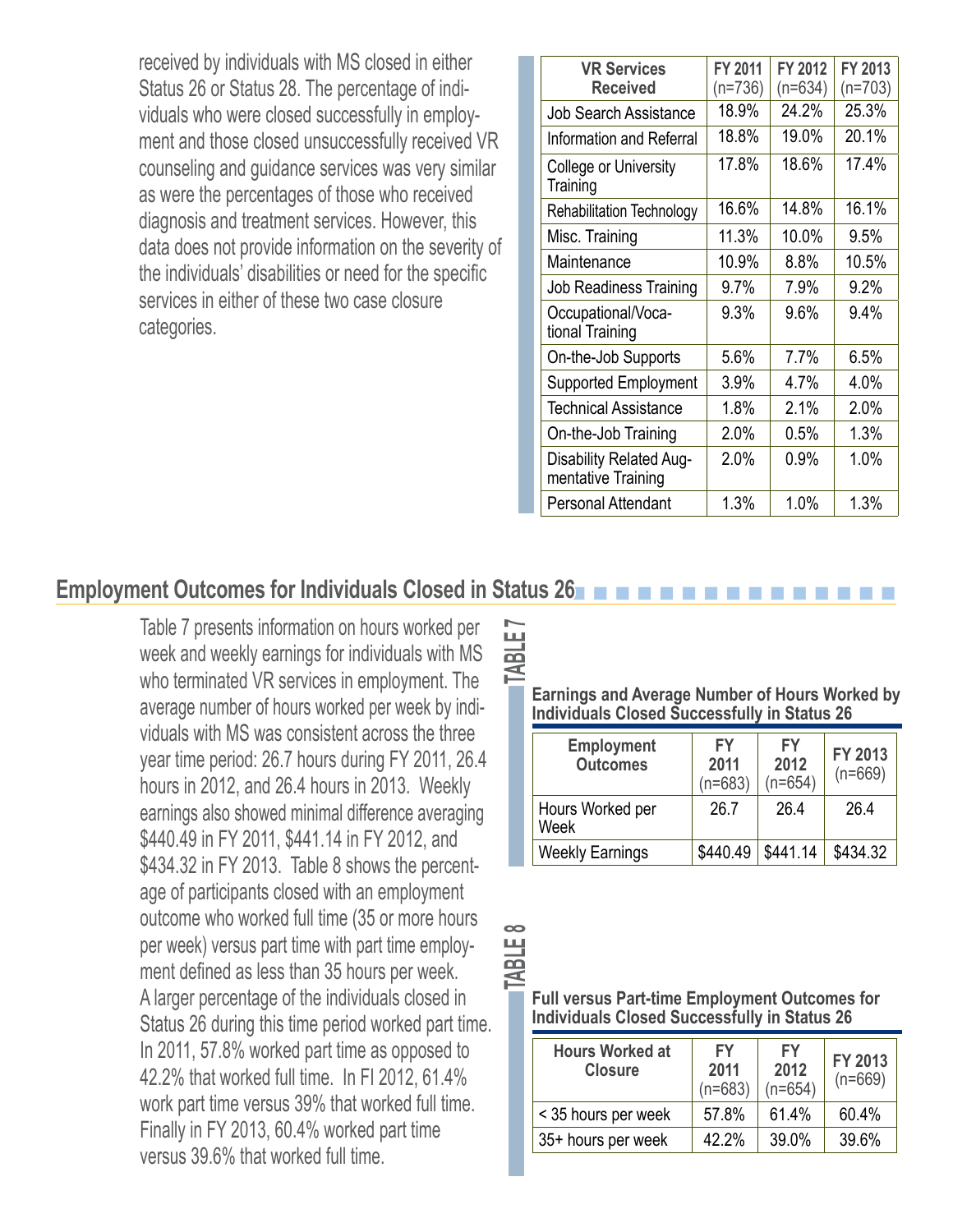## **Discussion**

More than 2.3 million people in the world are estimated to have Multiple Sclerosis (MS), with approximately 450,000 of these individuals living in the United States (National Multiple Sclerosis society [NMSS], 2015). In America, the national incidence rate of new MS cases has increased steadily over the past 50 years (NMSS, 2015). Because of the wide range of symptoms and the unpredictable nature of the MS, the disability has a significant impact on employment. Although 98 percent of people with MS have employment histories and 82 percent were still working at the time of diagnosis (Roessler, Rumrill, Li, & Leslie, 2015), the vast majority of workers with MS disengage from the workforce before retirement age. One source estimated that the current rate of unemployment for people with MS in the United States is between 55% and 70% (Rumrill, 2014). The result is a disproportionately high level of unemployment among a group of both qualified and experienced workers.

These findings could inform VR planning and service delivery efforts with these experienced, well-educated, and yet often disenfranchised workers. The first observation that derives from the present findings is the overall characteristic similarity between this sample and known population parameters of people with MS. Like Americans with MS in general, VR consumers with MS were predominantly female, of European lineage, and well-educated (Minden, Frankel, Hadden, Perloff, Srinath, & Hoaglin, 2006). African Americans, who comprise approximately five percent of Americans with MS, were overrepresented in the present sample, whereas the five percent proportion of Hispanics/Latinos in this sample was consistent with their five percent representation in the general MS population (Amezcua, 2014). Given that African Americans and Hispanics/Latinos had lower Status 26 closure rates than did Caucasians (as evidenced by the fact that higher proportions of these individuals were observed at application for VR services than in the successfully employed [Status 26] outcome group), VR counselors must endeavor to provide culturally and linguistically authentic services to help overcome the double disadvantage that is often faced by people with MS who are of minority heritage (Amezcua, 2014).

One difference between VR clients with MS and the general population of people with MS lies in the rate of part-time versus full-time employment. Across this study's three-year observation period, a decided majority of the Status 26 closure group reported working fewer than 35 hours per week, with the mean number of hours worked per week hovering around 26. A 2015 investigation of people with MS conducted by Roessler and colleagues revealed that approximately 80 percent of employed people with MS across the United States worked full-time, and Rumrill et al. (in press) noted that the vast majority of unemployed job-seekers with MS desired full-time employment. Promoting full-time employment opportunities with benefits is an essential element of VR planning with people with MS, because of their expressed wishes. It enables society to fully benefit from the valuable labor resource that exists within this talented, seasoned, and well-trained population.

At perhaps the most basic level, the reader has to ask whether the approximately 30 percent success rate for people with MS whose cases were closed in Status 26 for VR services is an acceptable figure. The answer is: probably not. More than 95 percent of Americans with MS have employment histories, some 82 percent were still working at the time of diagnosis, and 46 percent are college graduates (Roessler et al., 2015). Nevertheless, only approximately 40 percent of this experienced, highly trained group of workers